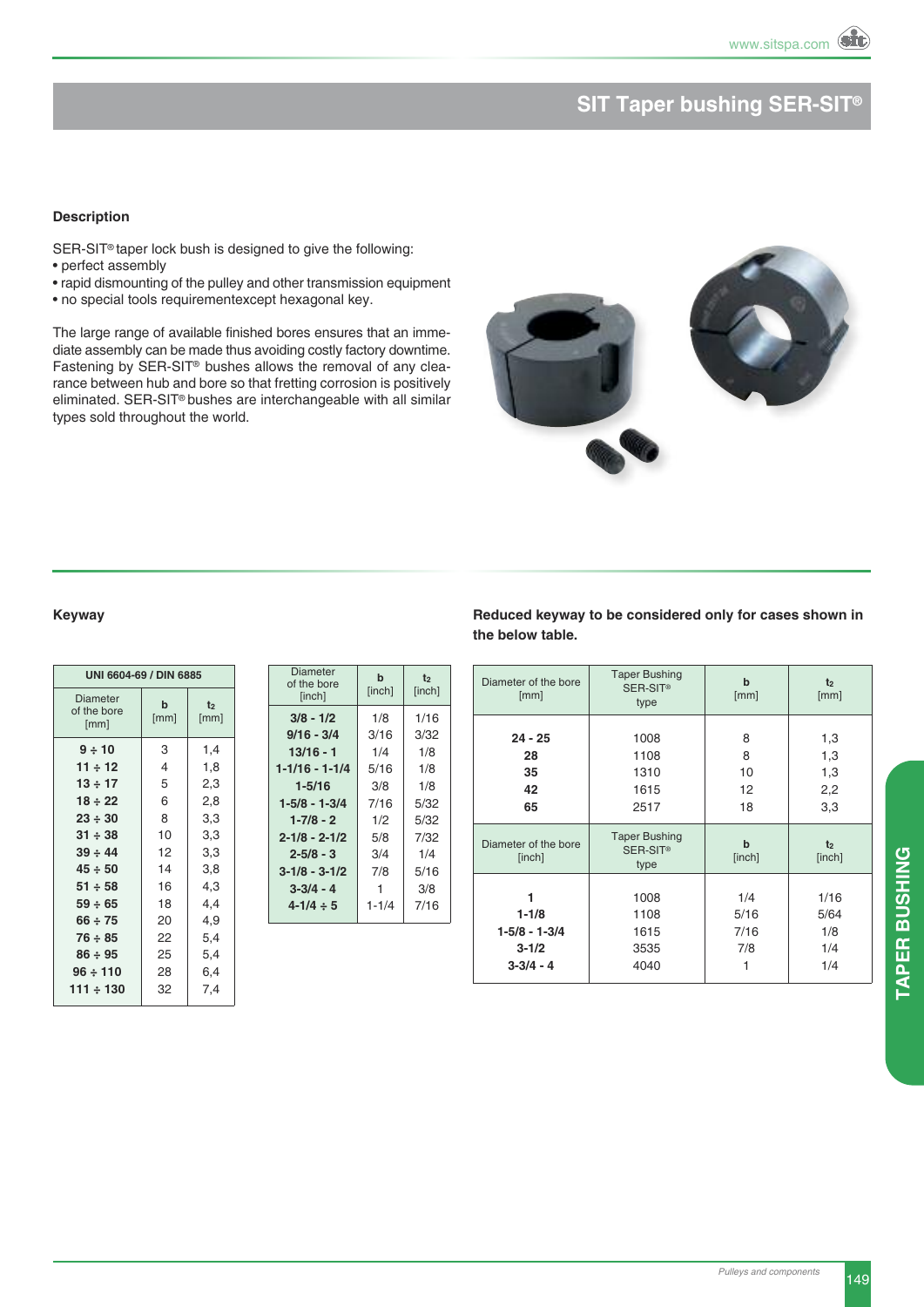### **Technical features of taper bushings SER-SIT®**



| <b>Part Number</b>     | BC 4025 F20 |  |
|------------------------|-------------|--|
| Taper bushing SER-SIT® |             |  |
| Size                   |             |  |
| Bore diameter [mm]     |             |  |

|        | <b>Taper Bushing</b><br>Diameter of the bore |              | L                                                                                                                                 | D            | screws |                |           |                | $M_{\rm s}$ |      |  |
|--------|----------------------------------------------|--------------|-----------------------------------------------------------------------------------------------------------------------------------|--------------|--------|----------------|-----------|----------------|-------------|------|--|
|        | SER-SIT <sup>®</sup><br>size                 |              | d                                                                                                                                 | [mm]<br>[mm] |        | $N^{\circ}$    | Withworth | Length<br>[mm] | Kev<br>[mm] | [Nm] |  |
| 1008   | (25.20)                                      | mm<br>inches | 11 12 14 15 16 18 19 20 22 24* 25*<br>3/8 1/2 5/8 3/4 7/8 1*                                                                      | 22.3         | 35     | $\overline{c}$ | 1/4       | 13             | 3           | 5,5  |  |
| 1108   | (28.20)                                      | mm<br>inches | 11 12 14 15 16 17 18 19 20 22 24 25 26 27 28*<br>3/8 1/2 5/8 3/4 7/8 1 11/8*                                                      | 22,3         | 38     | $\overline{2}$ | 1/4       | 13             | 3           | 5,5  |  |
| 1210   | (30.25)                                      | mm<br>inches | 11 12 14 15 16 18 19 20 22 24 25 26 28 30 32<br>1/2 5/8 3/4 7/8 1 11/8 11/4                                                       | 25,4         | 47     | 2              | 3/8       | 16             | 5           | 20   |  |
| 1215   | (30.40)                                      | mm<br>inches | 12 14 15 16 18 19 20 22 24 25 26 28 30 32<br>1/2 5/8 3/4 7/8 1 11/8 11/4                                                          | 38.1         | 47     | 2              | 3/8       | 16             | 5           | 20   |  |
| 1310   | (35.25)                                      | mm<br>inches | 14 16 18 19 20 22 24 25 28 30 32 35*<br>1/2 5/8 3/4 7/8 1 11/8 11/4 13/8                                                          | 25,4         | 52     | 2              | 3/8       | 16             | 5           | 20   |  |
| 1610   | (40.25)                                      | mm<br>inches | 12 14 15 16 18 19 20 22 24 25 26 28 30 32 35 38 40 42<br>3/8 1/2 5/8 3/4 7/8 1 11/8 11/4 13/8 11/2 15/8                           | 25,4         | 57     | $\overline{2}$ | 3/8       | 16             | 5           | 20   |  |
| 1615   | (40.40)                                      | mm<br>inches | 12 14 15 16 18 19 20 22 24 25 26 28 30 32 35 38 40 42*<br>1/2 5/8 3/4 7/8 1 11/8 11/4 13/8 11/2 15/8* 13/4*                       | 38.1         | 57     | 2              | 3/8       | 16             | 5           | 20   |  |
| 2012   | (50.30)                                      | mm<br>inches | 14 15 16 18 19 20 22 24 25 26 28 30 32 35 38 40 42 45 48 50<br>5/8 3/4 7/8 1 11/8 11/4 13/8 11/2 15/8 13/4 17/8 2                 | 31,8         | 70     | 2              | 7/16      | 22             | 5           | 30   |  |
| 2517   | (65.45)                                      | mm<br>inches | 18 19 20 22 24 25 28 30 32 35 38 40 42 45 48 50 55 60 65*<br>3/4 7/8 1 11/8 11/4 13/8 11/2 15/8 13/4 17/8 2 21/8 21/4 23/8 21/2   | 44,5         | 85     | 2              | 1/2       | 25             | 6           | 50   |  |
| 3020   | (75.50)                                      | mm<br>inches | 22 25 28 30 32 35 38 40 42 45 48 50 55 57 60 65 70 75<br>11/4 13/8 11/2 15/8 13/4 17/8 2 21/8 21/4 23/8 21/2 25/8 23/4 27/8 3     | 50,8         | 108    | $\overline{2}$ | 5/8       | 32             | 8           | 90   |  |
| 3030   | (75.75)                                      | mm<br>inches | 25 28 30 32 35 38 40 42 45 47 48 50 55 60 65 70 75<br>11/4 13/8 11/2 15/8 13/4 17/8 2 21/8 21/4 23/8 21/2 25/8 23/4 27/8 3        | 76,2         | 108    | 2              | 5/8       | 32             | 8           | 90   |  |
| 3535   | (90.90)                                      | mm<br>inches | 25 35 38 40 42 45 48 50 55 60 65 70 75 80 85 90<br>11/2 15/8 13/4 17/8 2 21/8 21/4 23/8 21/2 25/8 23/4 27/8 3 31/8 31/4 33/8 31/2 | 88,9         | 127    | 3              | 1/2       | 38             | 10          | 115  |  |
| 4040   | (100.100)                                    | mm<br>inches | 40 42 45 50 55 60 65 70 75 80 85 90 95 100<br>13/4 2 23/4 31/2 33/4* 4*                                                           | 101.6        | 146    | 3              | 5/8       | 44             | 14          | 170  |  |
| 4545   | (115.115)                                    | mm<br>inches | 55 60 65 70 75 80 85 90 95 100 105 110<br>331/24                                                                                  | 114,3        | 162    | 3              | 3/4       | 51             | 14          | 195  |  |
| 5050   | (125.125)                                    | mm<br>inches | 50 60 65 70 75 80 85 90 95 100 110 115 120 125<br>$3\frac{1}{2}$ 4                                                                |              | 178    | 3              | 7/8       | 57             | 17          | 275  |  |
| 6050** | (150.125)                                    | mm<br>inches | 80-85-90-95-100-105-110-115-120-125-130-135-140-145-150                                                                           | 127,0        | 235    | 3              | $1 - 1/4$ | 107            | 48          | 650  |  |

Taper bushing having bore diameters in **bold** type are made in steel instead of cast iron

 $M<sub>S</sub>$  = screw tightening torque

 $* =$  reduced keyway

\*\* = hexagonal head screw

#### **assembly and disassembling of SER-SIT® conical bushing**

- Before fitting the bushing into the pulley, carefully clean the bore and the conical parts.
- Fit the bushing into the pulley taking care that the threaded half holes of the pulley are in coincidence of the unthreaded holes of the bushing.
- Hand tighten the screws.
- Fit the pulley to the shaft after having carefully cleaned it. Position it and tighten the screws alternately.
- Disassembly: remove screws and put a new one in the jacking hole tightening it until the hub is released.

#### **Note**

Ensure that the top of the keyway doesn't get in contact with the bottom of the seat. it is recommended to keep a certain clearance.

in applications characterized by strong vibrations, we strongly recommend checking the tightening of the set screws after a few hours of operation under load and, subsequently, at regular time intervals. SiT Spa cannot be held responsible for any consequences deriving from accidental unscrewing of the set screws during use.